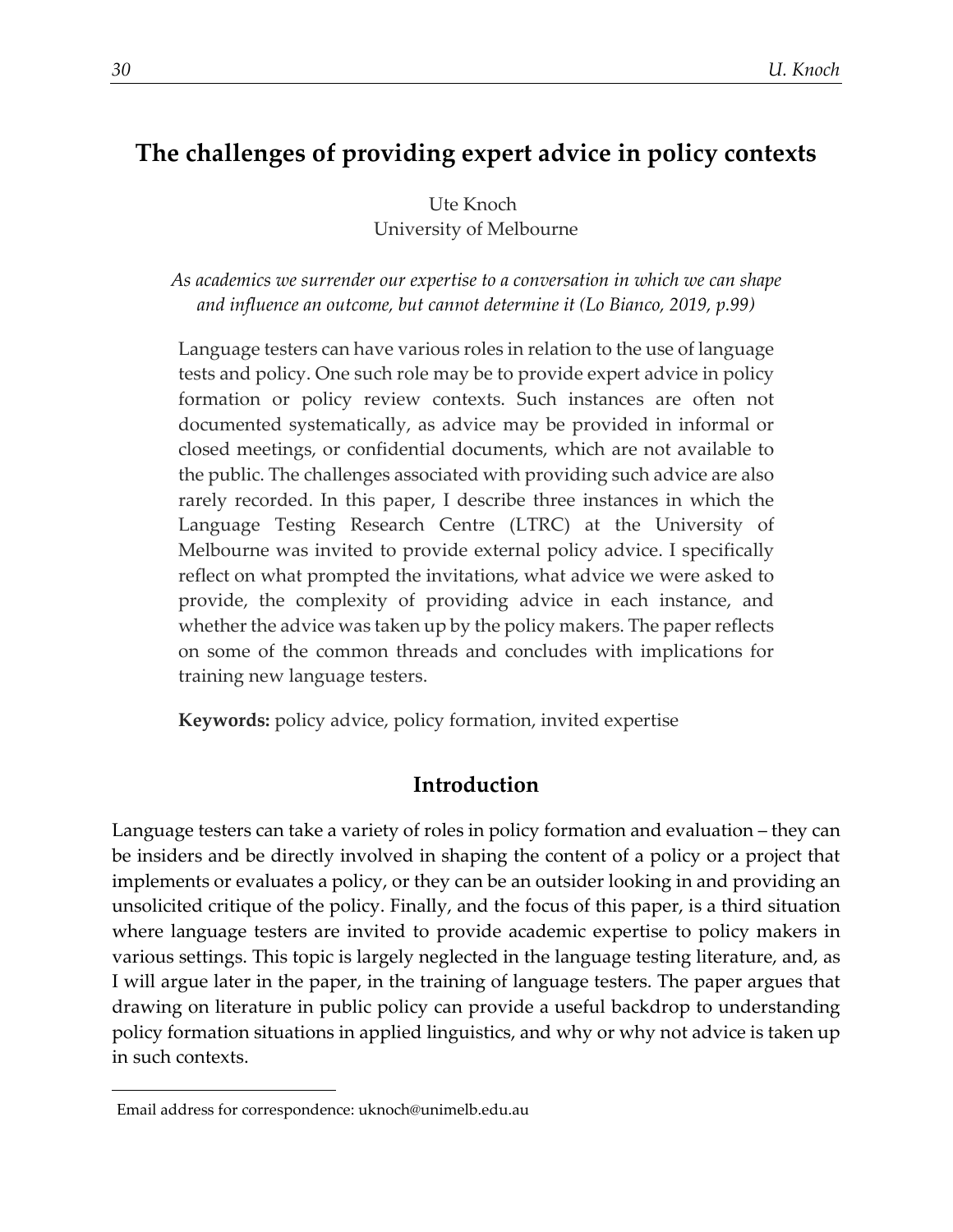#### **Literature review**

According to Lo Bianco (2019), policies exist in an 'environment of agitation for additional, replacing, or supplementing action' and for this reason policy is recognized as 'part discourse and part text' (p. 91). The text exists largely under the control of officials responsible for the policy and under the management of politicians; the discourse on the other hand is available to the wider community which is able to influence policy texts through direct action, through media, research and a range of other means (Lo Bianco, 2019, p.92). Academic researchers, according to Lo Bianco, are able to contribute in the policy formation or revision process with the ordinary voices of citizens and again, as an 'expert voice' (p. 92) which will carry extra power. Bacchi (2009) points out that policy makers usually find the citizen voice more persuasive than the expert voice because the citizen voice is directly linked to votes, indicating that the power of expert advice may be limited in certain settings (see also Fischer & Gottweis, 2013).

When language testers do get invited to provide expert advice to inform policy decisions, what exactly happens in such contexts is very rarely documented publicly; nor are the reports they write usually publicly available. Researchers often also have to sign confidentiality agreements when they are engaged for their work. This makes it difficult for young applied linguists and language testers to learn about this type of work from their more experienced peers.

Much of the literature on policy and policy-making in language assessment and applied linguistics is inward-looking. The literature on public policy provides a theoretical backdrop that is worthy of further exploration. Jann and Wegrich (2007) proposed the idea of the policy cycle which comprises agenda-setting, policy formation, decisionmaking and implementation. The policy cycle has been criticised as being a simplification of the complex reality of policy making and the multi-faceted nature of policies involving complex links to previous as well as other, potentially competing policies. Policy processes also rarely feature clear beginnings and endings; instead, the stages are 'entangled in an ongoing process' (Jann & Wegrich, 2007, p.44). Expert advice may be requested at several of these stages and its scope and effectiveness may be compromised by the particular stage of a policy, as well as the 'wickedness' of the problem (Fischer & Gottweis, 2013, p.429) and the complex competing views of governmental officials, politicians and members of the public (in the case of larger political contexts), or the web of stakeholders in other contexts. Kim et al. (2018), concerned with how research findings are taken up in global health policy contexts, developed a research utilisation framework, comprised of four phases. The circular model includes a number of key decision points in which research knowledge can be translated and adopted into policy. It also includes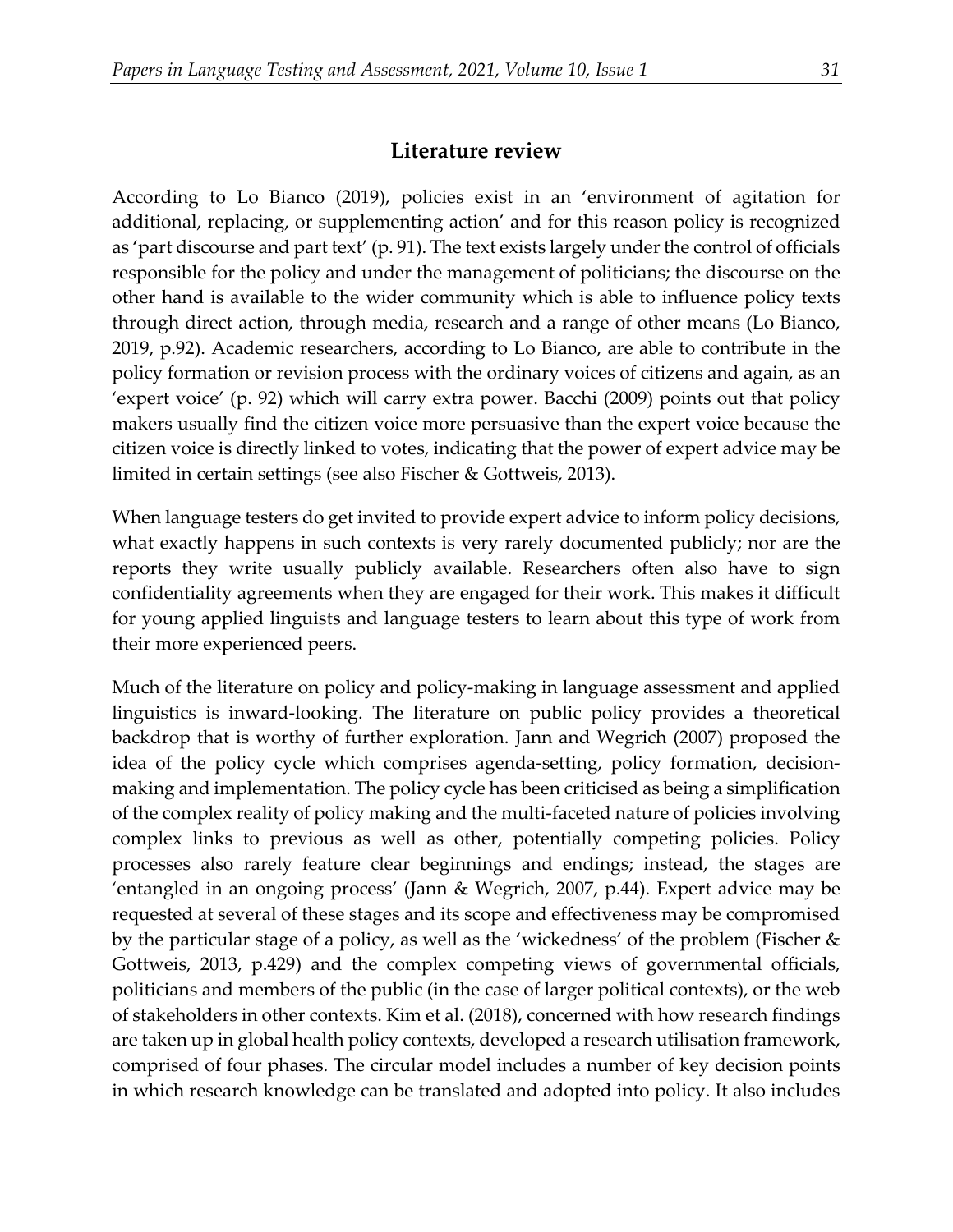groups of key stakeholders (called key actors) taking on different roles within the policy cycle. While expert advice provided by applied linguists is not always only based on research findings, this model is likely to be applicable to such contexts. The authors also argue that the use of evidence may be of a political nature, as decisions are often made based on relationships and political dynamics, which may be difficult to understand for researchers.

### **Expertise in applied linguistics and language testing**

Grabe (2010) describes how applied linguistics has changed over its history claiming that it is 'the language-based problems in the world that drive applied linguistics' (p. 8). He lists various problems that applied linguistics might address (including language policy problems) and notes that the attempt to solve these problems often leads applied linguists to draw on knowledge from a range of fields apart from linguistics. Chapelle (2013), however, notes a mismatch between the aspirations of the coverage of applied linguistics (defined in her work as any domain of activity where an understanding of language might inform practice or policy), and what many applied linguists actually do. She proposes that one explanation for this may be that many applied linguists come from a narrow background and are often focussed on just one sub-area (such as language teaching or linguistics) and are therefore not able to adequately offer expertise to solve real world problems.

Wray and Wallace (2015) explored what it means to have expertise in applied linguistics through interviewing well-respected and experienced applied linguists. Key results from their study show that these scholars work at the boundaries of their knowledge, are known to have depth and breadth of knowledge and the capacity to communicate ideas effectively. They also acknowledge the role of a good quality research environment to develop knowledge, skills and confidence. Experts in their study also discussed the importance of knowing and acknowledging their own limitations in knowledge and being able to collaborate with others.

Focussing more specifically on language testing as a sub-discipline of applied linguistics, it is worthwhile reflecting on the training of language testers. Most language testing specialists study in applied linguistics programs at Masters level, where they may be exposed to the subject language testing/assessment for the first time. This subject usually provides a good overview of assessment of the language skills (writing, speaking, listening, reading), of key theories underpinning language assessments, psychometrics, concepts of validity and validation, and increasingly in recent years also includes a focus on the ethics of language testing and test consequences (Brown & Bailey, 2008; Jin, 2010). Those language testers who go on to pursue a PhD in language testing, are typically,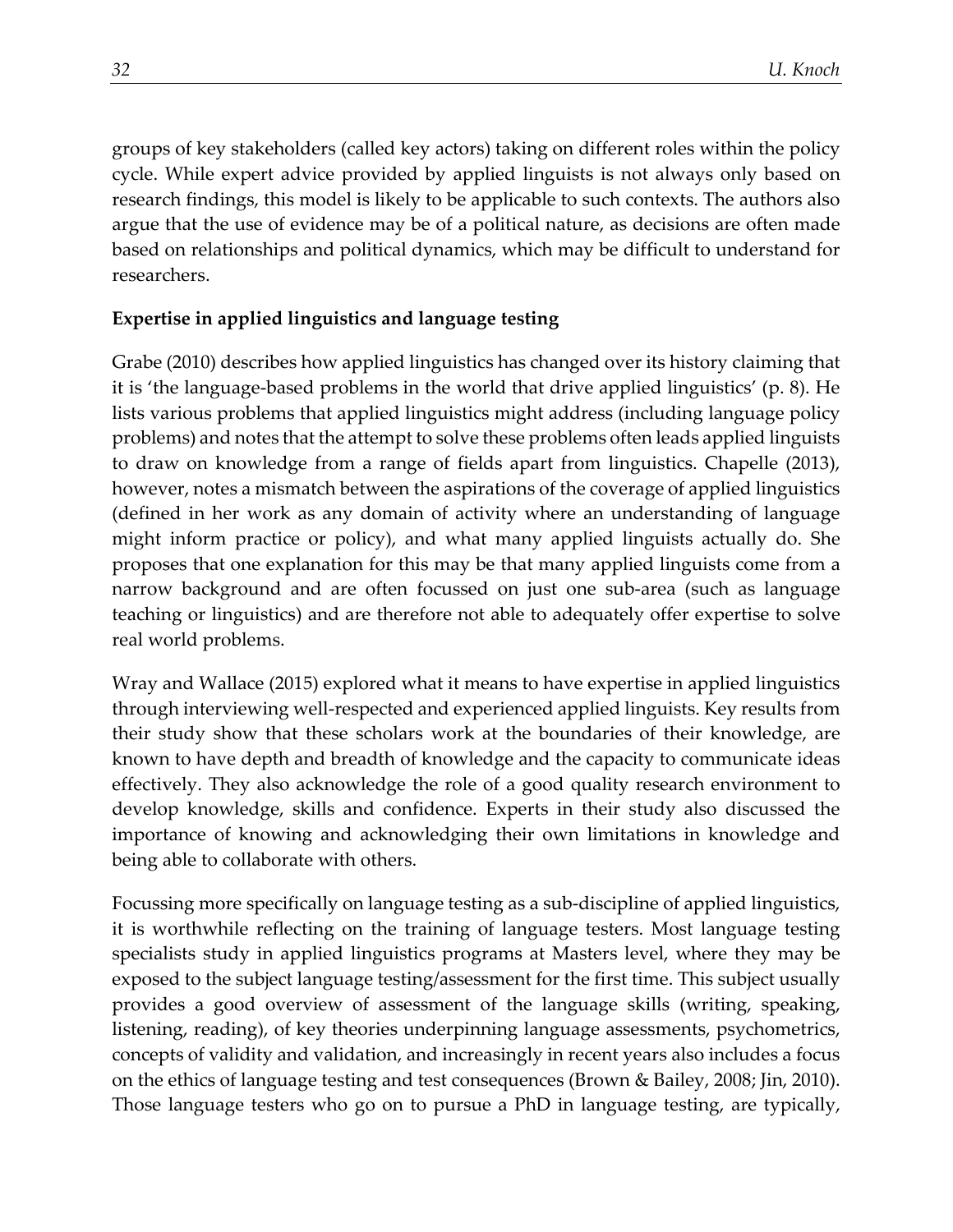depending on the university, required to conduct a larger research project for their dissertation and may also need to engage in further course work. No training course for language testers, to my knowledge, systematically addresses how to best engage with policy makers. This is something that is often only learned by experience by those who are engaged in such situations.

Interest in language assessment literacy (Inbar-Lourie, 2008; Kremmel & Harding, 2020; Taylor, 2009) of various groups of professionals (e.g., teachers, test providers/developers, language testing researchers) and non-specialists (Pill & Harding, 2013) has grown in recent years and has resulted in the modelling of aspects of this knowledge that might be needed by these stakeholder groups. The components included in these models have slightly changed over time, with Kremmel and Harding (2020) being the first to call one factor that emerged from their questionnaire 'assessment policy and local practices'. Interestingly, none of the questionnaire items that loaded onto this factor were related to directly dealing with policy-makers – questions were more concerned with policy makers' need for knowledge of whether assessments are suitable to specific contexts, or what assessments can be used for, rather than with the ability of language testers to work effectively with policy-makers.

Another possible source of training for language testers is written publications. However, to my knowledge, there is nothing available that may help train testers in providing expert advice. One document that provides at least some guiding principles, is the International Language Testing Association (ILTA) Code of Ethics (International Language Testing Association, 2000; 2018). Principle 7 of the Code of Ethics, which is the most relevant to this paper, and selected annotations are reproduced below:

# **Principle 7**

Language testers in their societal roles shall strive to improve the quality of language testing, assessment and teaching services, promote the just allocation of those services and contribute to the education of society regarding language learning and language proficiency.

# **Annotation**

• Language testers shall be prepared to work with advisory, statutory, voluntary and commercial bodies that have a role in the provision of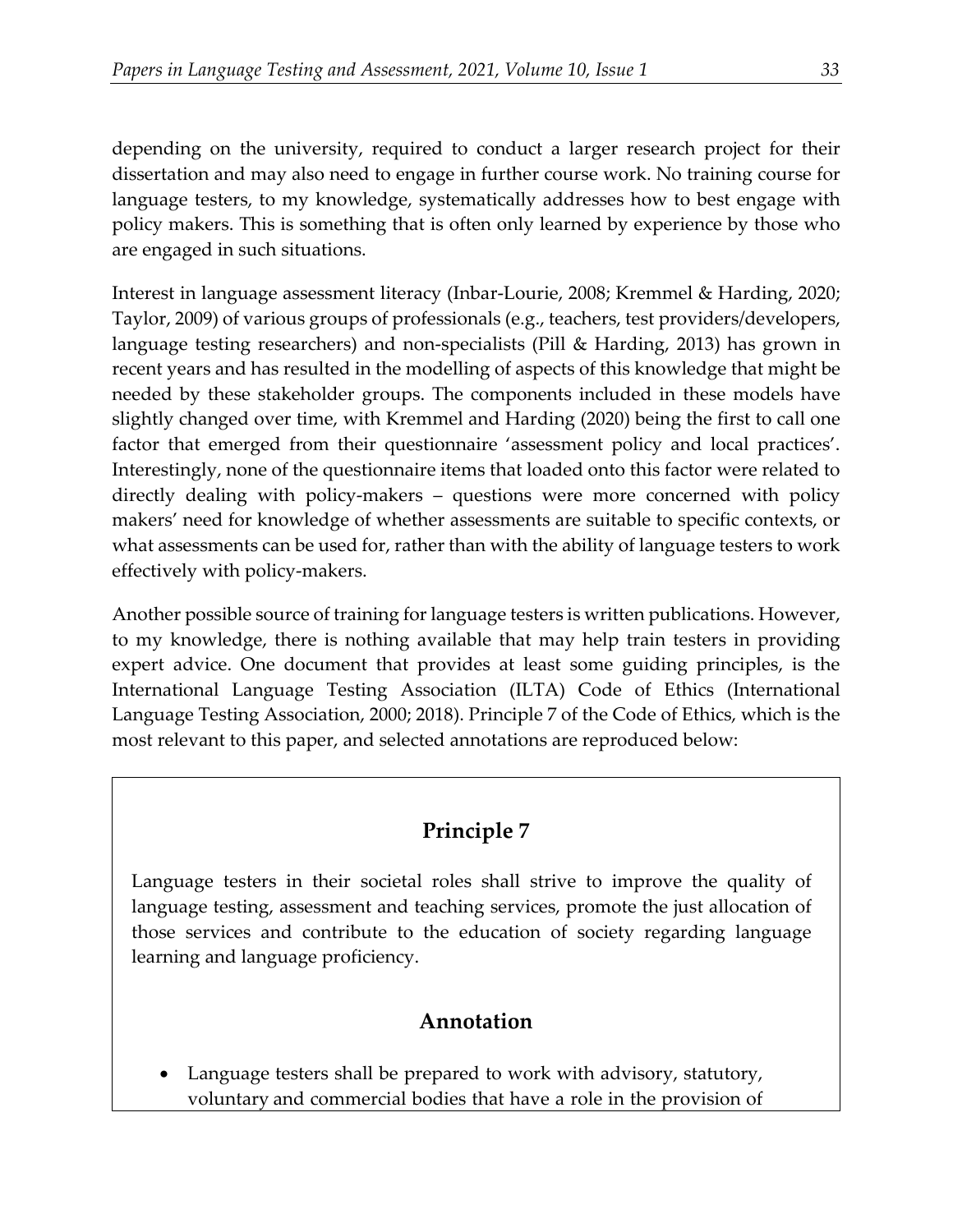language testing services.

- Language testers shall be prepared to interpret and disseminate relevant scientific information and established professional opinions to society. In so doing, language testers shall clarify their status as either spokespersons for a recognised professional body or not. If the views expressed are contrary to those generally held, they shall so indicate.
- It is reasonable for language testers to make scientifically substantiated contributions to public debate on sensitive socio-political issues, such as race, disadvantage and child rearing.
- Language testers shall differentiate between their role as educators based on professional knowledge and their role as citizens.
- In fulfilling their responsibilities under this principle, language testers shall take care to avoid self-promotion and the denigration of colleagues.
- Language testers shall make clear that they do not claim (and are not seen to claim) that they alone possess all the relevant knowledge.

As can be seen, the Code of Ethics sets out some useful aspirations for language testers engaged in public or policy debate and advice. However, due to the lack of training and guidance provided to language testers (and probably applied linguists more broadly) on working with policy-makers, and the lack of written resources to draw on for those trying to familiarise themselves with how best to approach such work, there is very little those new to the profession can do to prepare themselves for such work. These lacunae provided the impetus for this paper, which aims to document and reflect on cases of policy-advice work undertaken by staff in the Language Testing Research Centre (LTRC) at the University of Melbourne.

# **The current paper**

For the purpose of this paper, I selected three very different scenarios in which staff at the LTRC were invited to provide policy advice in policy-formation or policy-evaluation contexts. In particular, I describe four aspects of each situation:

- (1) How we came to be invited to provide expertise,
- (2) What advice/expertise we were asked to provide,
- (3) What complexities we encountered when providing the advice,
- (4) Whether the advice was taken up.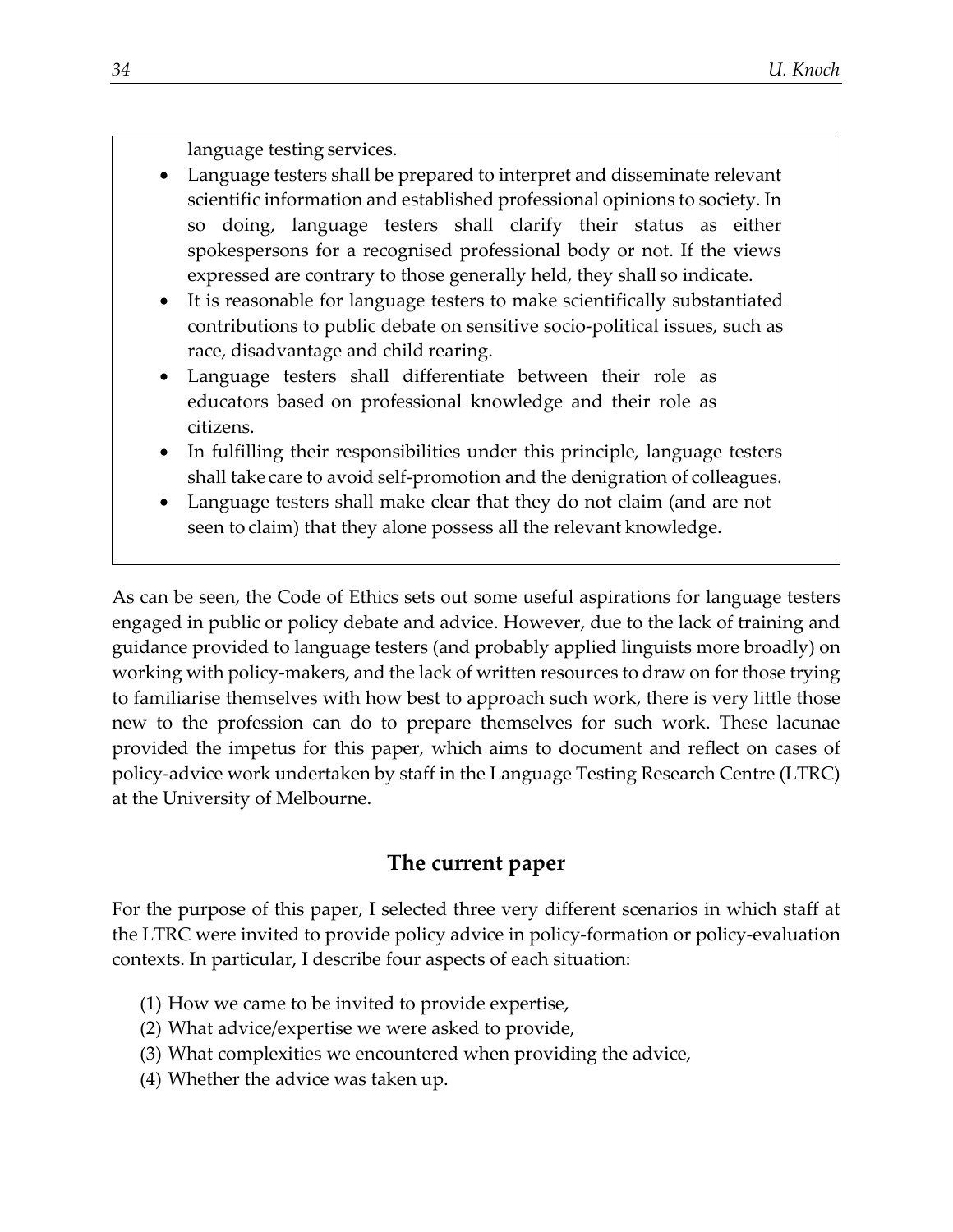It is important to note, at this point, that my reflections on each of these cases are based on personal experience alone and may not represent the experiences of colleagues.

The three policy-advice cases described in this paper were selected to represent a range of policy contexts, the first being a federal government policy, the second a policy prepared by a professional registration authority, and the third a local university policy. Apart from the level of the policy contexts, the three cases also differed along some of the other dimensions we list above. The three contexts were selected because the policy advice situation was concluded or nearly concluded by the time of writing this paper.

# **Case 1: Introduction of the Australian Citizenship Bill 2017**

In 2017, the Australian government (which at the time consisted of a coalition of two conservative parties), proposed the introduction of amendments to the Australian citizenship legislation (The Australian Citizenship Legislation Amendment - Strengthening the Requirements for Australian Citizenship and Other Measures - Bill 2017). Relevant to our action, the amendments focussed on two aspects: (1) the introduction of a new English language requirement in the form of a standardised largescale English language test (the IELTS test, with Band 6 set as the passing level), and (2) a 'strengthening' of the already existing knowledge of society (KoS) test to include a focus on Australian values. The bill was initially introduced into the Lower House. At the time, submissions were invited by the Department of Immigration and Border Protection - the LTRC made a submission in May 2017. The submissions were not made public, departing from usual practice. The bill was then debated in the Lower House and passed. It was then referred to the Upper House, where the government did not hold the majority. At this point, the proposed bill received substantial media attention, in particular the fact that the proposed English language proficiency test was set at Band 6, which required 'university-level English'. At the time, several LTRC staff members were interviewed on various media platforms about details of the bill.

The proposed bill then became the subject of a senate enquiry, and submissions were again invited. The LTRC made a submission in which we focussed on the following themes.

- 1) We questioned the need for a separate English test, citing research evidence showing that immigrants could contribute effectively to Australian society with relatively low levels of English.
- 2) We claimed that the academic nature and the literacy demands of IELTS (including the General Training module) rendered it unsuitable for use in this context.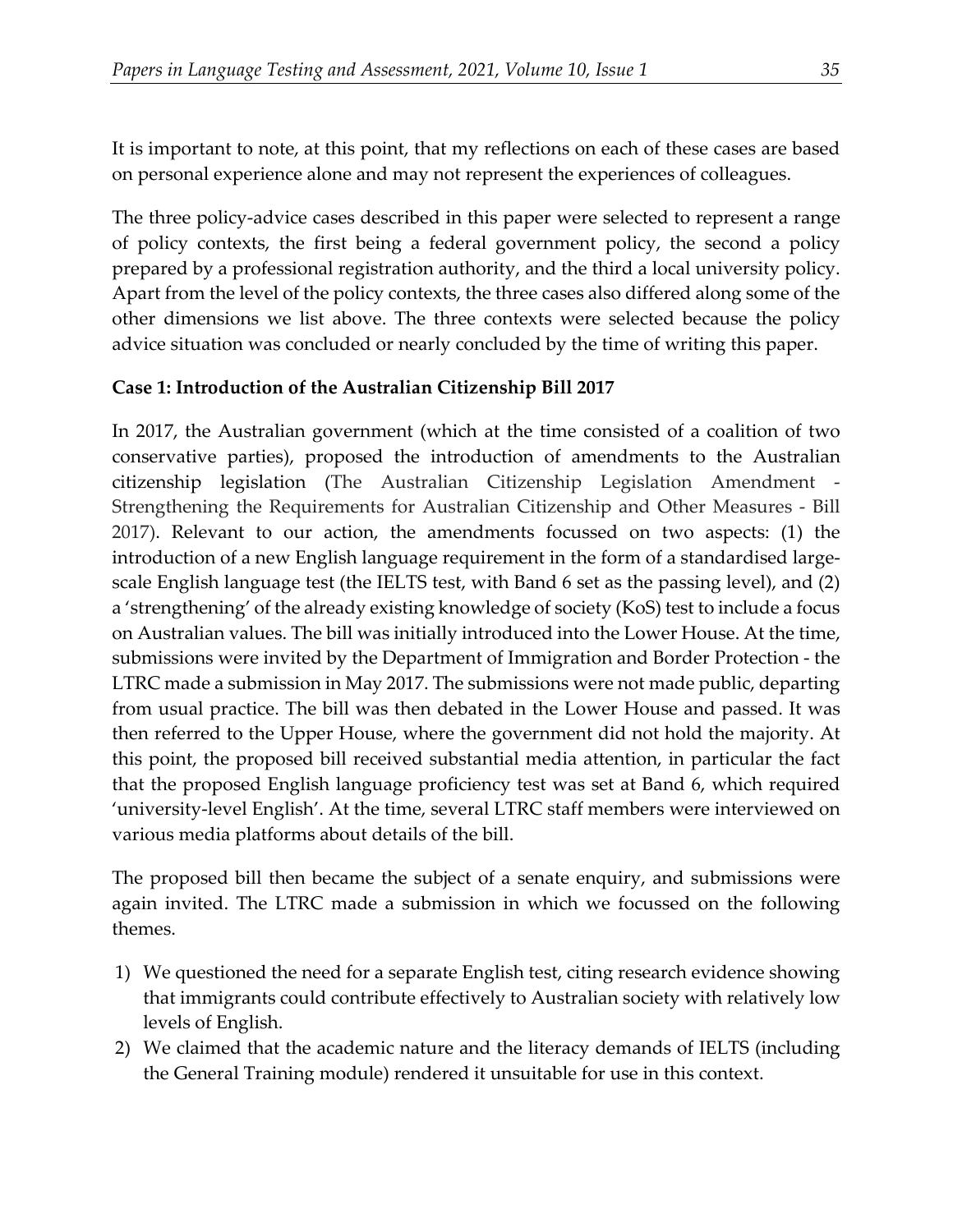- 3) We pointed to the four skills tested by IELTS and proposed that, if a stand-alone test were deemed necessary, a functional test of conversational English would be more appropriate.
- 4) We claimed that the requirement of IELTS 6 was unwarranted, being higher than that required in other countries and beyond the reach of many current citizens with limited English literacy.
- 5) We argued that if a stand-alone English test were introduced, immigrants who had already demonstrated the language proficiency required for permanent residency should be exempt.
- 6) We opposed the proposal to extend the Australian KoS test (which was already linguistically demanding in its current form).
- 7) We suggested that the government should focus on facilitating easier access to English tuition to migrants.

Many other groups and individuals also made submissions (635 written submissions were received) representing a range of organisations, including legal experts, teacher associations, human rights groups, multicultural organisations, and refugee support groups, with nearly all submissions opposing the bill (Elder et al., 2019; Macqueen & Ryan, 2019). Following our submission to the senate enquiry, several hearings for the inquiry were set up, and a representative of staff from the LTRC was invited to attend. Associate Professor Cathie Elder appeared at the Melbourne hearing. The proposed bill was later voted down in the Senate.

In the following, I reflect on the four areas of focus mentioned above.

# (1) How we came to be invited to provide expertise

As described above, we were invited to provide expertise based on our submission to the Senate enquiry, which commented on a range of issues around language testing and language proficiency in relation to the bill. Our submission positioned us as experts in the field. Unrelated to the Senate enquiry, we were also contacted by several media outlets to comment on the proposed changes, including the construct of the IELTS test, how the general and academic modules of the test differed, and the level that was required.

# (2) What advice/expertise we were asked to provide

In this section, we will comment on the advice that we were asked to provide at the senate enquiry, as this was the only context in which policy-makers directly asked questions. We have already commented on the content of our written submission above. During the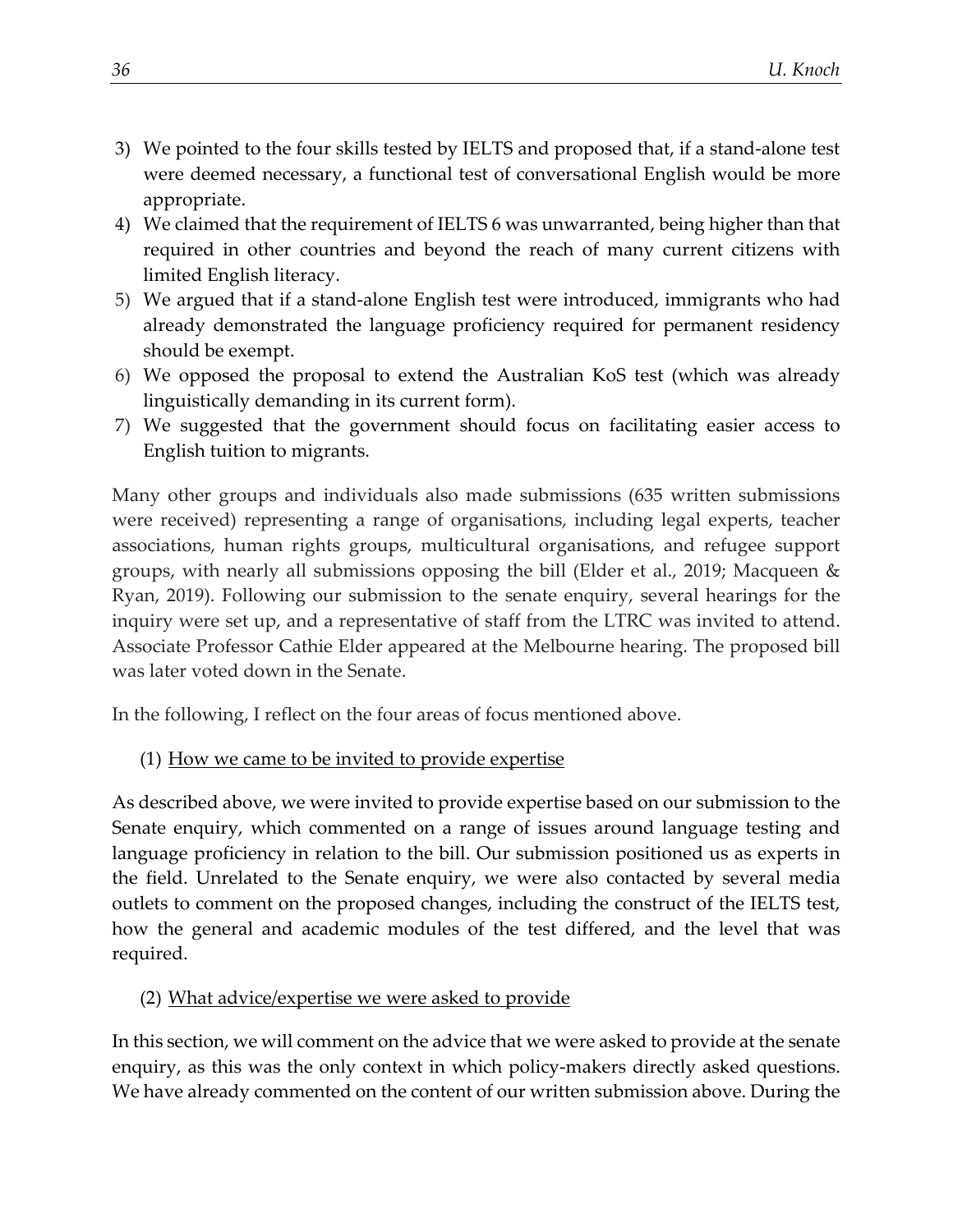Senate enquiry, Cathie Elder was asked to speak to the senate submission, and commented on the language demands of the existing KoS test, the differences between the IELTS academic and general modules, the meaning of a IELTS level 6, and the relevance of the test to the every-day life domain of aspiring citizens. She was also asked to provide follow-up information on notice in response to her suggestion that there might be other, more productive means of building English language proficiency than the introduction of a standardised testing requirement. She subsequently provided followup documentation about possible English language study pathways to citizenship as alternatives to the proposed test pathway.

While not in the business of providing policy advice, the Australian media picked up on community concerns about the minimum level of English to be required of aspiring citizens and were interested in the meaning of the score level, and what this represented. They started referring to IELTS 6 as 'university-level English'. Whether IELTS 6 represents university-level English became a point of contention, as the minister in charge of the proposed bill denied that this was the case in an interview, and media channels then set out to 'fact-check' this particular point.

# (3) What complexities we encountered when providing the advice

One lesson we learned from our experience of public intervention was that we may need to be prepared to mount an argument with supporting evidence within a very limited timeframe. It was challenging to assemble relevant evidence for points we were arguing, for example, about the impact of introducing a large-scale standardised test on vulnerable populations. We only subsequently located data from other countries which would have assisted us in making this case.

A further lesson we learned from our experience was the need to have a better understanding of the priorities of politicians as well as the pressures they are under from voters in their electorates. In hindsight, it may have been more useful, rather than simply raising objections to the proposed testing requirement, we should also have proposed alternatives (as Cathie Elder attempted to do later at the request of the chair of the Senate enquiry). Proposing an alternative course of action that policy makers can adopt may mitigate the loss of face they experience when their initial proposals are defeated. Equally, we learned through the experience of the Senate enquiry as well as our media opportunities that it is really important to be skilled at presenting very simple messages to outsiders in ways that catch their attention and appeal to their interests.

# (4) Whether the advice was taken up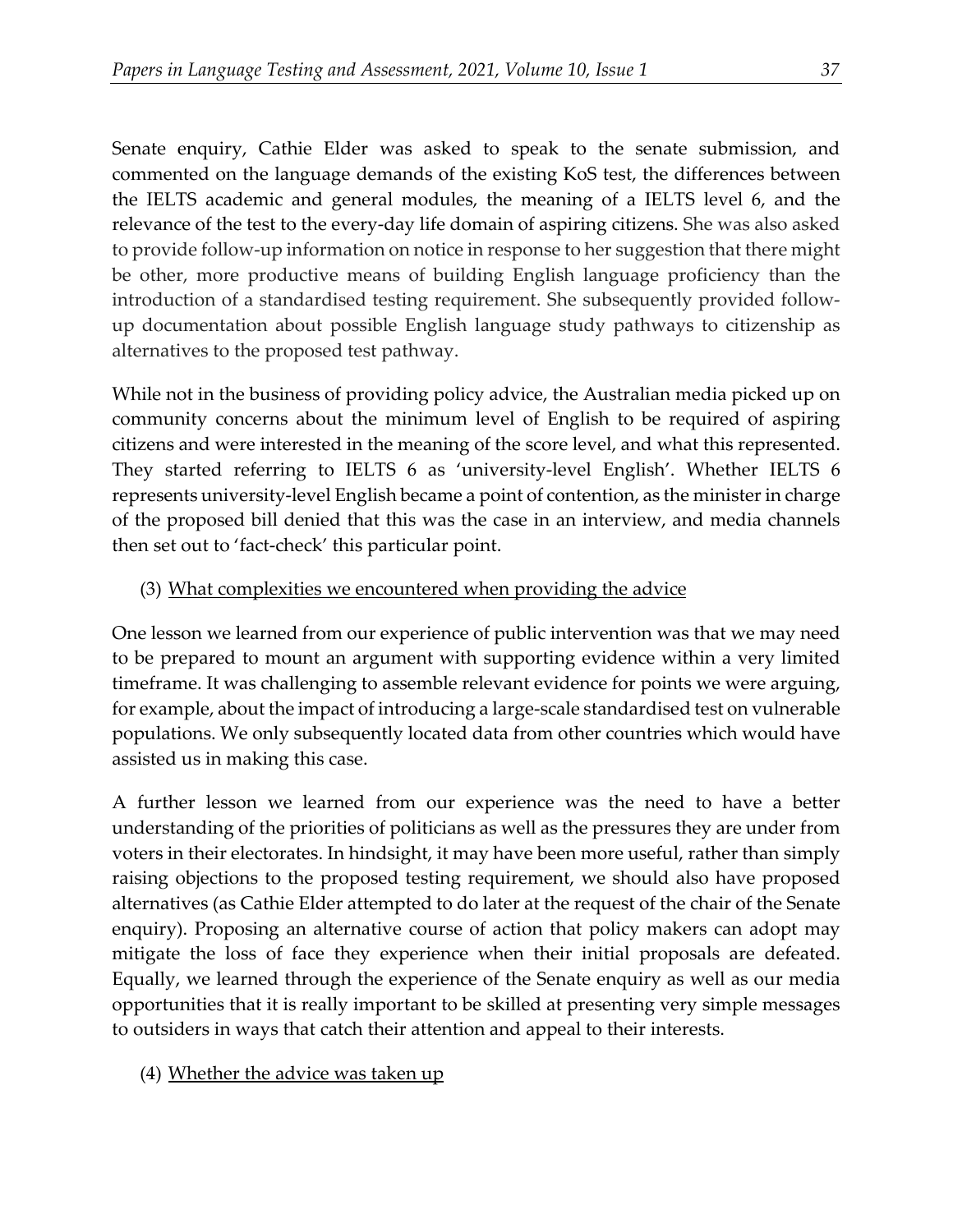The proposed bill was eventually voted down in the Senate. It is difficult to attribute this outcome to any specific action, in particular given that the conservative government at the time did not have the majority in the Senate and therefore the bill may have been voted down regardless of any input from the inquiry. As mentioned above, there was a lively debate amongst parliamentarians around the bill before it passed the lower house, and the subsequent Senate Inquiry received 635 written submissions from diverse individuals and groups – our submission was just one among many inputs. There is, however, some evidence that our particular contribution was noticed during the face-toface hearing of the Senate Inquiry and the final report prepared by the Senate's Legal and Constitutional Affairs Legislation Committee. In the Melbourne hearing, the Committee chair requested further information on notice in response to our suggestion that there may be more productive ways of building English proficiency than the introduction of a standardised English testing requirement. Furthermore, in the Committee's final report, there is evidence that points to uptake of our evidence, citing information presented by Cathie Elder at the Senate Hearing, as well as elements from the written submission by the LTRC (Knoch et al., 2017).

#### **Case 2: Professional Registration Authority**

The second case involves a project the LTRC completed for an Australian professional registration authority. One of this authority's tasks is to ensure that overseas-qualified professionals meet the various registration requirements in Australia, including the English language skills requirements (see Macqueen et al., and Frost, this issue). As part of this work, they engage in a regular review of the English language skills required for registration in Australia. The last such review took place some years ago. To commence the next cycle of review, the authority issued a request for work through a competitive tender process, which the LTRC responded to and was subsequently awarded. The scope of work focussed on the two main strands of demonstrating English language skills, namely, the test pathway, and the non-test pathway.

The previous standards set out a range of possible pathways for registration. Although there are some slight variations in the requirements, for the majority of professions, overseas applicants can either present an English language test score from one of four approved tests (IELTS, PTE, TOEFL, OET) at the required minimum level, or they can register through non-test pathways where applicants prove English language proficiency through showing education in English-speaking schools or higher education institutions.

In what follows, I again consider the four areas of focus for the description of each case.

(1) How we became invited to provide expertise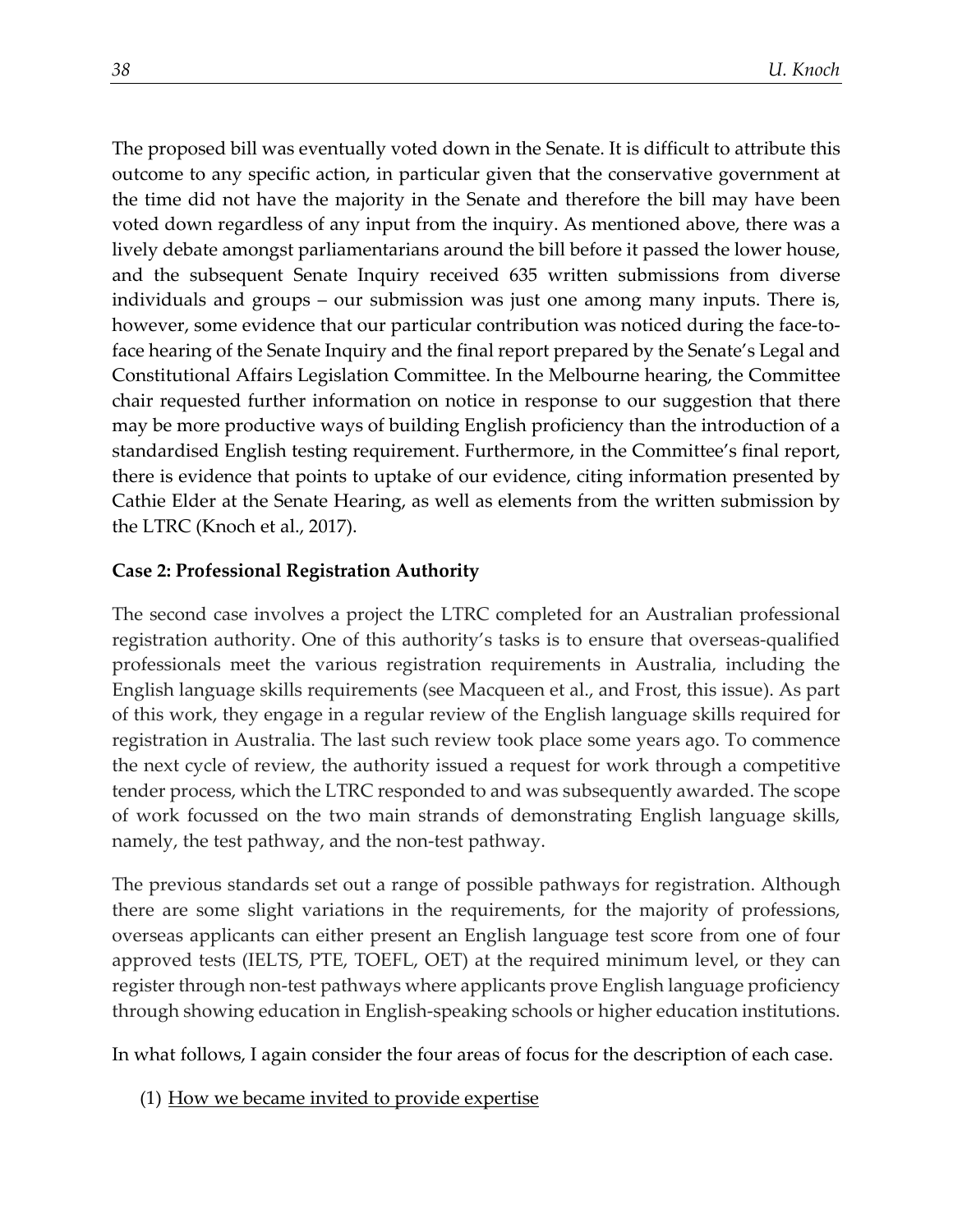We were approached by representatives from the authority at the recommendation of an academic in our university and were invited to respond to the request for proposals. We were subsequently chosen to undertake the work.

# (2) What advice/expertise we were asked to provide

The request for proposal asked us to provide information on the language tests that registration authorities in other countries accept for registration and whether any research is available that supports the minimum levels used for entry into the profession. Regarding the non-test pathway, we were asked to investigate what non-test pathways are used by registration authorities in other countries.

Apart from the issues requested by the agency, we also provided a description of key differences between general academic and occupation-specific tests, and how well these two types of tests match the communicative domain, key issues in validation in language testing, various issues relating to standard-setting for professional purposes and how standards on different tests can be compared.

To inform our discussion of the non-test pathway, we cited literature on language development of students studying in English-medium universities. This issue was relevant as there is an assumption that students' language proficiency develops at university, and therefore students increase their language proficiency from entry into the university to exit.

# (3) What complexities we encountered when providing the advice

There were two particular areas that we found challenging to respond to, both related to the non-test pathway. Firstly, it was difficult to comment on non-English speaking background students' language development in English-medium universities, as this issue is complex to investigate, and the studies that are available (Gan et al., 2015; Humphreys et al., 2012; Knoch et al., 2015; Knoch et al., 2014; O'Loughlin & Arkoudis, 2009; Storch & Hill, 2008) do not provide sufficient information to provide sound advice to the authority to inform non-test pathways.

Secondly, although not directly mentioned in the request for proposal, the authority was interested in language use/language development of students who enrol in online degrees. Unfortunately, we could not find any information on this in the research literature, and therefore found it hard to comment.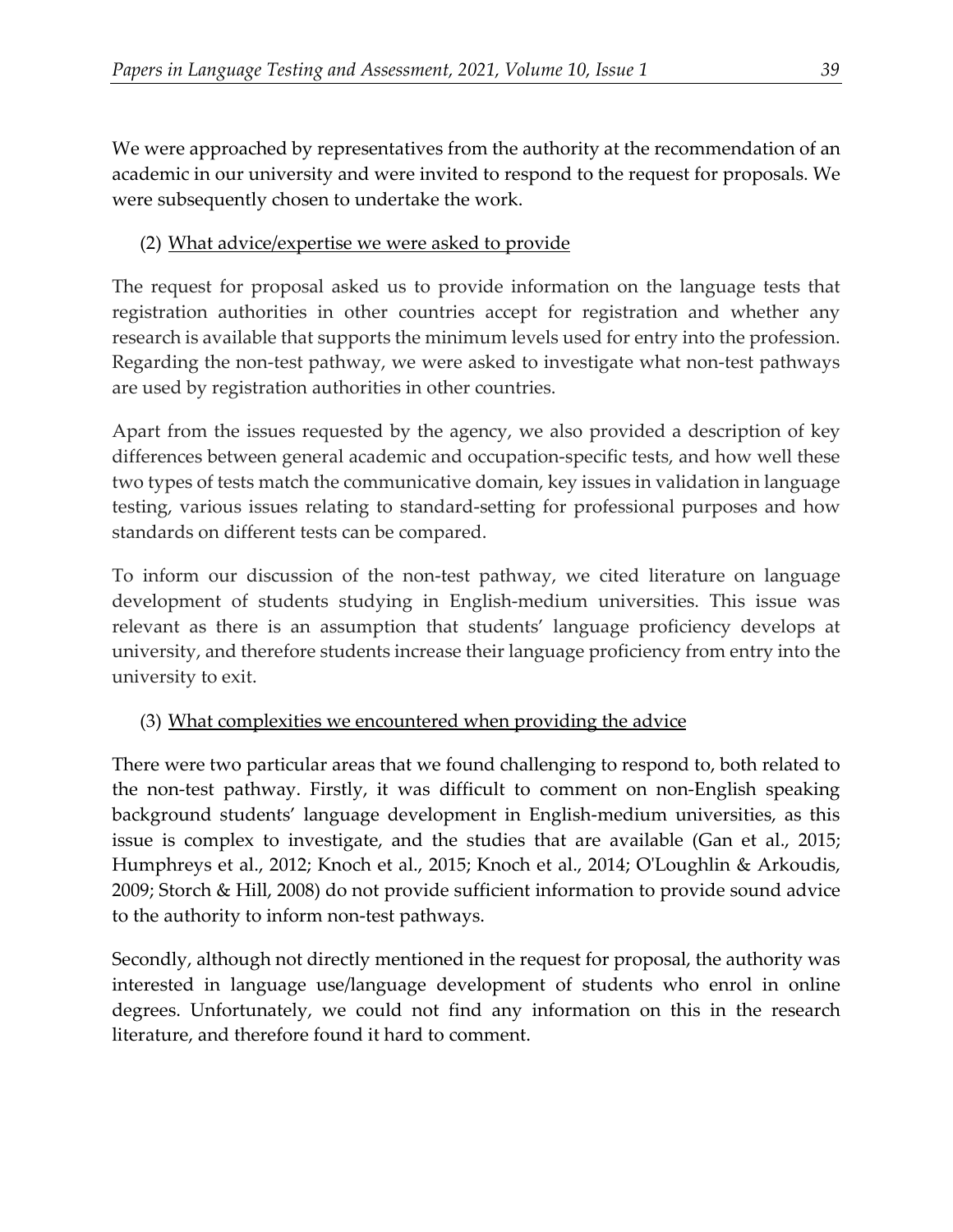#### (4) Whether the advice was taken up

This question is difficult to answer at this point. The authority is currently in the process of making some changes to the registration requirements, and these proposed changes will then go out for consultation. The changes we have been told about are small, and involve the additional acceptance of two tests, as well as some minor changes to the wording of the non-test pathway. Many of the recommendations we made appear to have not been taken up in these changes, and the reasons for this are highly likely to be practical. Policy makers are answerable to multiple constituencies and our advice is only one source of information amongst many sources of input for their deliberations.

#### **Case 3: University entry requirement (change during COVID)**

The administration of many high-stakes language tests was disrupted in parts of 2020 (and beyond) due to the COVID-19 virus. This forced institutions who relied on English language test results for admissions to adapt and think of alternative solutions to gather evidence from prospective students. The third case chosen for this paper relates to a policy decision made by a large Australian university to deal with the problem that students were not able to produce evidence to satisfy the university's English language requirements due to the suspension of most large-scale English language tests in 2020. This was particularly an issue in China, the country of origin of the majority of overseas students at this university, where test centres of almost all the major tests were closed or were operating at reduced capacity to ensure physical distancing. Due to security and validity concerns, the university was reluctant to accept the various at-home online tests that were offered as alternatives as the only evidence of English language proficiency for entry into the university. To provide another option for students wishing to study at the university, the university's direct entry English language school put forward a proposal to provide a two-week course for students who had taken a suite of English language athome tests. The proposal was that this would culminate in an assessment offered online by the English language school which would be seen as further evidence of English language proficiency over and beyond the at-home English language tests. The rationale for offering a two-week course (rather than asking students to take the assessments designed by the English language centre directly), was that students should be given the opportunity to familiarise themselves with the assessments offered, and to be provided with the opportunity to practice responses to these tasks to ensure fair opportunities on the final assessments.

Below, I consider the four areas of focus:

(1) How we came to be invited to provide expertise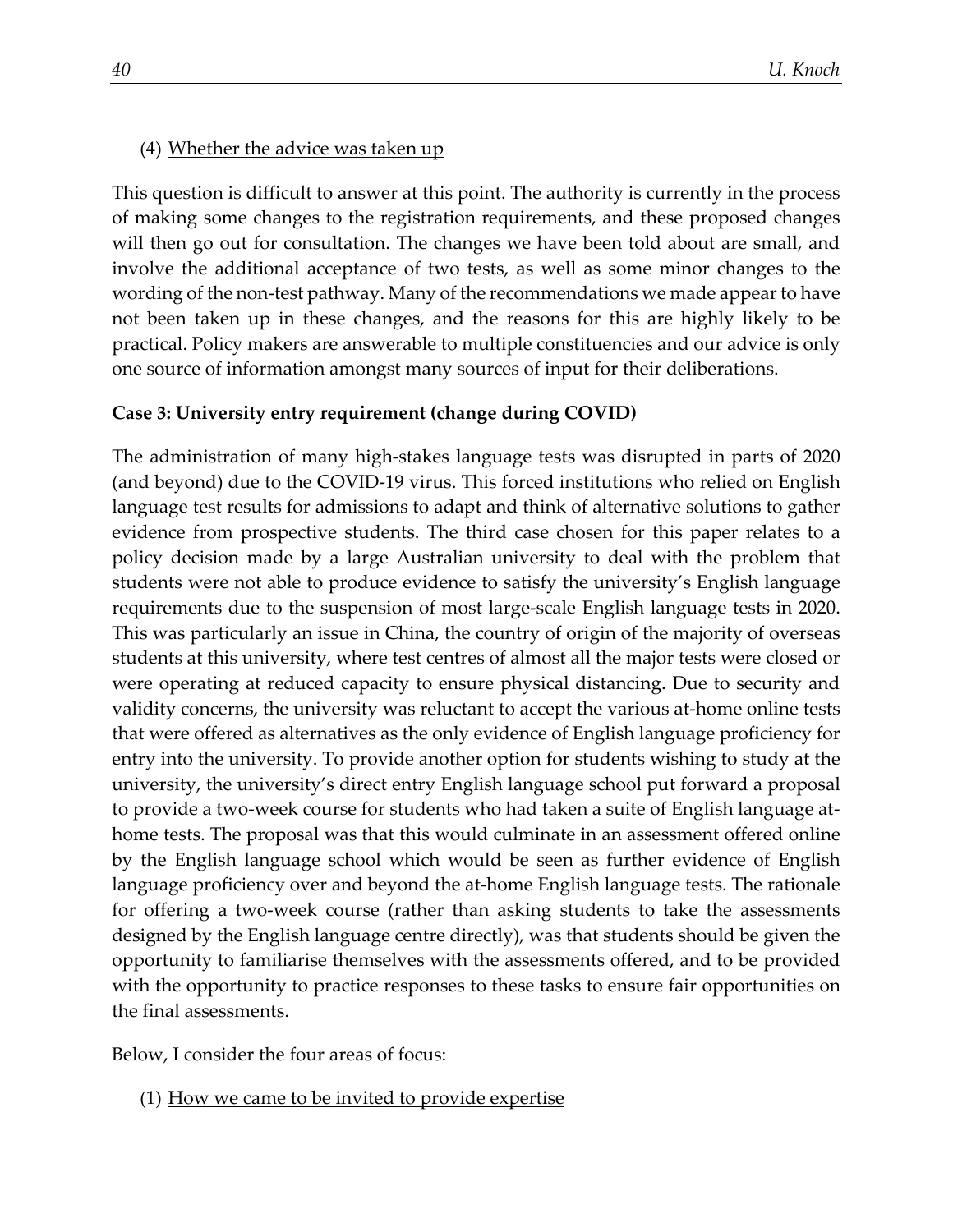The university's admissions committee approached the LTRC and asked for recommendations on possible cut-scores for the at-home screening tests which would provide the first evidence and would form the basis for admission into the two-week course offered by the English language school.

### (2) What advice/expertise we were asked to provide

We were tasked to take on a very limited role – comment on potential cut-scores for screening tests – rather than provide a fuller evaluation of the entire policy, the assessments used for both screening purposes and as final course assessments. Rather than only commenting on the cut-scores, the LTRC decided to provide a review of the full proposal, including the suitability of the course offered, the final assessments, and the possible screening tests to be accepted (as well as the cut-scores on these), together with a short review of each of these tests. The report sent to the university committee also included a number of recommendations, including ongoing monitoring of students who have entered through this pathway to ensure adequate support is provided to students once at university. In terms of the at-home English language tests which would provide the first screening mechanism for students before entering the course, we recommended that cut-scores be set at an equivalent of the minimum English language entry scores at the time, and that only at-home tests be accepted that measure academic English language skills rather than general English language skills.

#### (3) What complexities we encountered when providing the advice

No major complexities were encountered, although we did have some problems finding key information about some of the at-home online English language tests that were proposed as possible options. Not all test providers had posted all the necessary information on their test websites, probably because many of these tests were made available at short notice, and key validity research underpinning the tests was not yet available. Some of the details of test security (e.g., proctoring) and availability (e.g., whether a test was available in China) were also not always clearly described on the test websites.

# (4) Whether the advice was taken up

The university leadership appreciated the report, but immediately rejected the advice we had given on setting the cut-scores on the Duolingo test (which was one of the possible screening tests under consideration by the university, and therefore included in our proposal). The equivalent to the current English language entry scores was rejected as being too low, as other universities had set these much higher. The university leadership,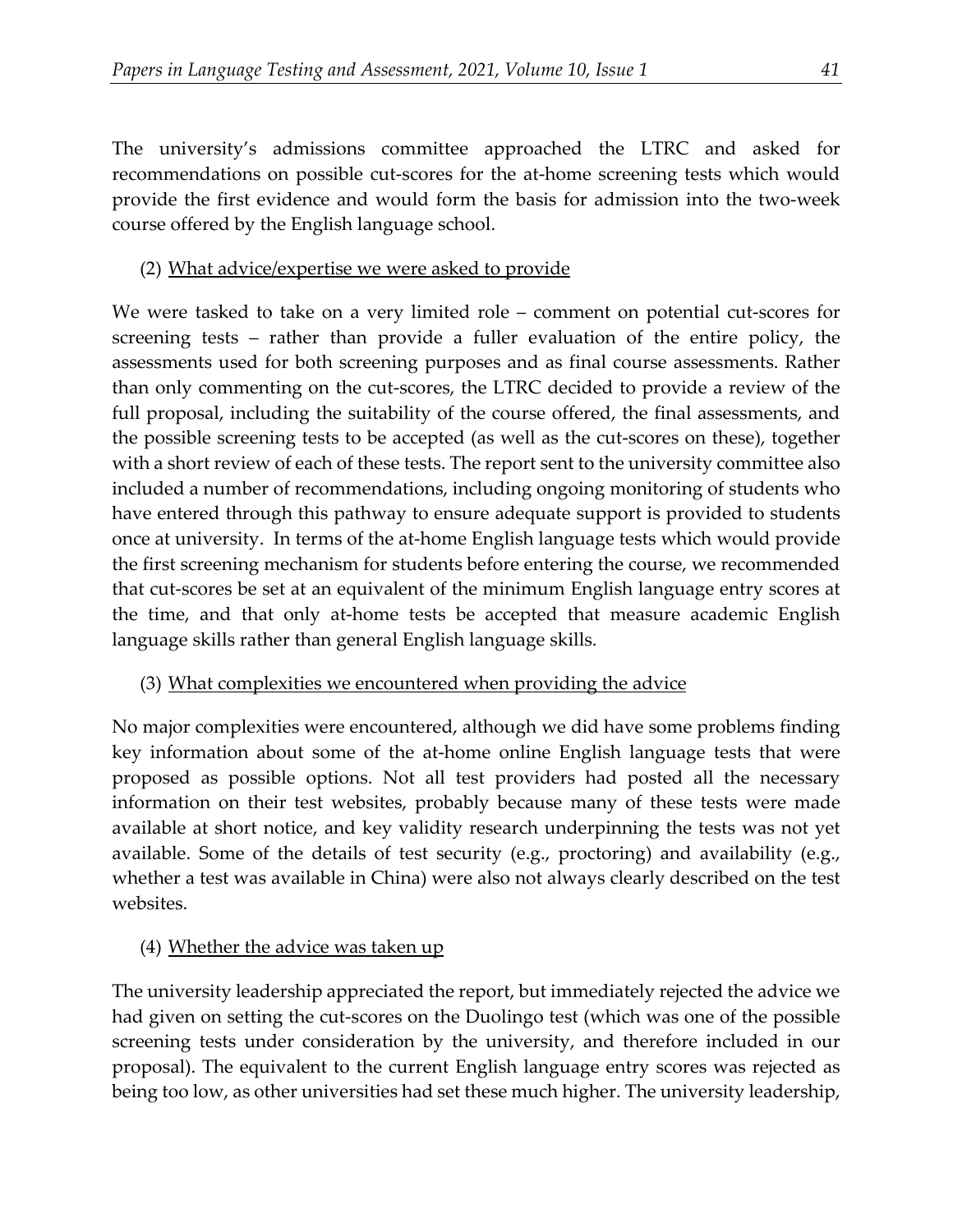however, disregarded in this matter that other universities' cut-scores on at-home tests like the Duolingo were set higher because they served as the *only* evidence of English language proficiency, while the proposal here was to merely use this as the first screening instrument to enter the two-week course.

The entire proposal put forward by the English language centre was later approved (it is not clear whether this included the use of the Duolingo English Test, and if so, what minimum scores were selected), but the course never went ahead as no students enrolled.

### **Discussion**

This paper described three policy-advice situations in which language testers were invited to provide expert advice to inform policy-making or policy-amendment processes. I have detailed above how these cases differed along four dimensions: (1) how we became involved in providing advice, (2) what advice we were asked to provide or what advice we provided, (3) any complexities that we experienced in providing this advice, and (4) whether the advice was taken up.

The road to providing advice in the three cases differed. In the case of the citizenship bill, we responded to an open call for submissions to a public inquiry and were then selected as 'experts' based on that submission to attend a public hearing of the Senate Inquiry. In the second case, we prepared a submission to an open call for tenders and were selected to do the work. However, we were approached by representatives of the authority and asked to respond to the tender – it is not clear what the process was that led to this in the first instance; nor do we know whether other groups responded to the tender. In the final case, we were directly contacted by a representative of the Office of the Provost with very specific questions about cut-scores. The recognised expertise of the LTRC, both internal and external to the university, is likely to have led us being approached for advice in the second and third case, whereas in the first case we took the initiative in positioning ourselves as experts to politicians and policy makers. It can be seen that all these avenues differed, and were often a matter of serendipity. This shows that even if specialist expertise is available, there may be no opportunity to provide it.

The expertise that we provided or were asked to provide differed in all of the cases, although some common themes emerged. In all cases we commented on the nature of the testing constructs and their relevance to the domain in question. In all cases, we provided advice on cut-scores, either on those already chosen by others (Case 1), possible ways of setting cut-scores or what cut-scores other, similar organisations were using (Case 2), or on cut-scores we thought were reasonable in a first stage of a two-stage testing program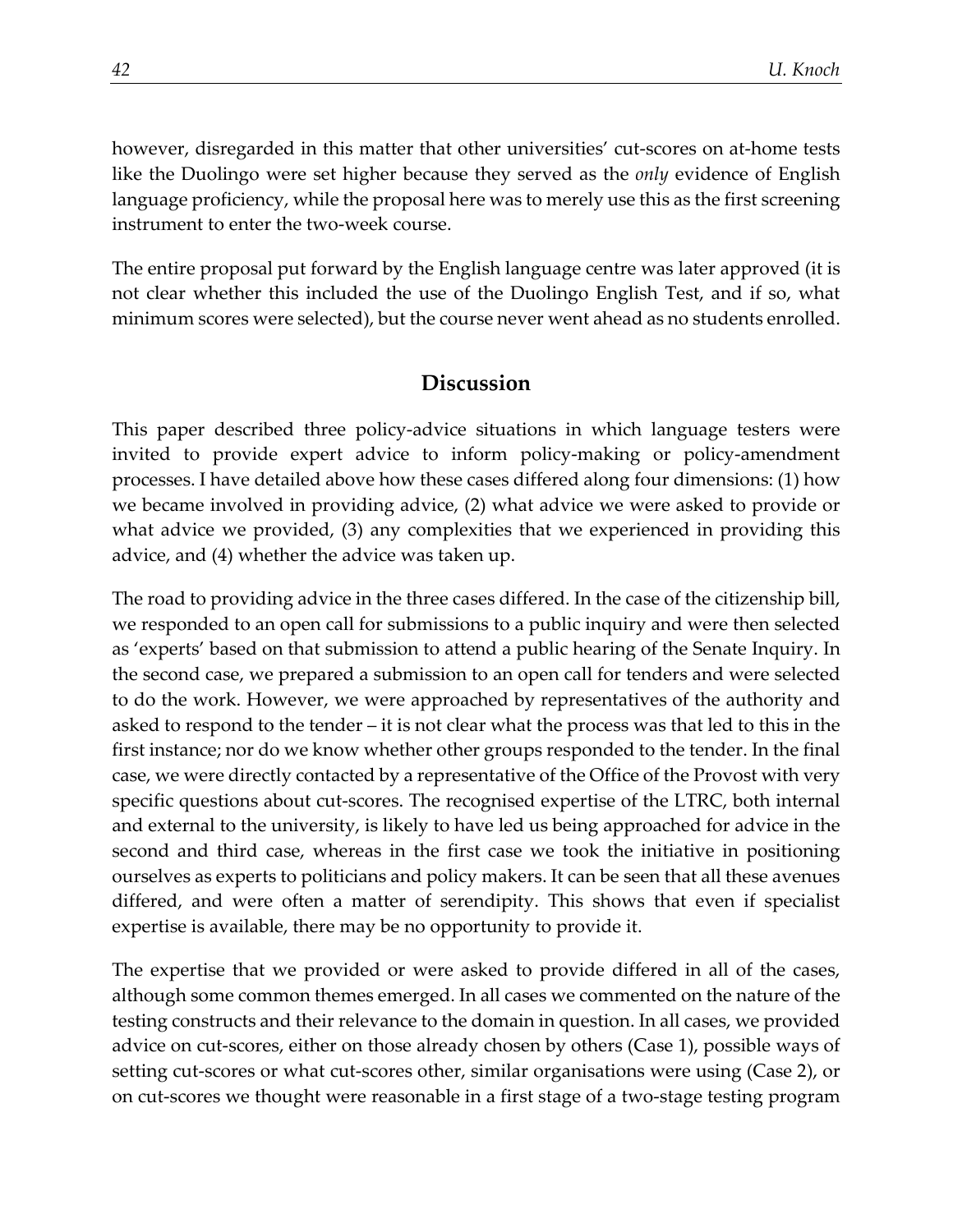(Case 3). In Cases 1 and 2, we also provided information that went beyond language testing expertise about expected language learning progressions of various (vulnerable) populations to discuss possible test impact (Case 1) or non-test pathways (Case 2). These latter cases show that training as a language tester is necessary but by no means sufficient in such policy-advice cases, and concurs with the finding by Wray and Wallace (2015) and the claim by Chapelle (2013) that depth and breadth of knowledge is needed in such situations.

The stage of the policy cycle may impact the type of expertise requested and the likely uptake of this expertise. Case 2 was at a later stage of the policy cycle (Jann & Wegrich, 2007) than the other two cases, with the aim of the work to inform the possible revision/evaluation of an already established policy. Cases 1 and 3, on the other hand, were in the early stages of the development of new policies, possibly influencing uptake of advice but also the number of stakeholders potentially involved in providing input to the policies.

The three cases collectively show that the provision of expertise may be limited due to a number of reasons. Firstly, we found in the first two cases that an insufficient research base was available to provide very detailed advice on language learning progressions of certain populations. Where research was available, we did not have that information at hand in real time (Case 1). As Berthele (2019) argues, applied linguists who act as experts in language policy-making situations need to be aware of their own ignorance and personal biases to ensure that advice that is provided is not based on an insufficient research base, 'bad science, vague theories and studies biased towards confirming our beliefs' (p.8). It is of course also important to make the point that policy questions/problems are generally much broader than research questions in academic work, so even a relevant line of research is not necessarily adequate as a basis for advice on real, practical policy matters. Policy decisions require a substantial research agenda, which is often too expensive or too late for the decision timeframe.

Finally, the uptake of our expertise varied across the projects. In Case 1, some aspects of our expertise were reflected in the final report prepared by the Senate's Legal and Constitutional Affairs Legislation Committee. Uptake of advice in political contexts is of course mediated through a range of factors. Fischer and Gottweis (2013) argue that an empirical approach to policy enquiry is insufficient. They argue that language and argumentation are key to policy analysis (and hence also policy-advice) and is more suitable to today's 'messy policy problems' (p. 428), in particular in complex political contexts 'to capture the typically heterogenous, interconnected, often contradictory, and increasingly globalized character of these issues' (p. 429). Uptake of policy advice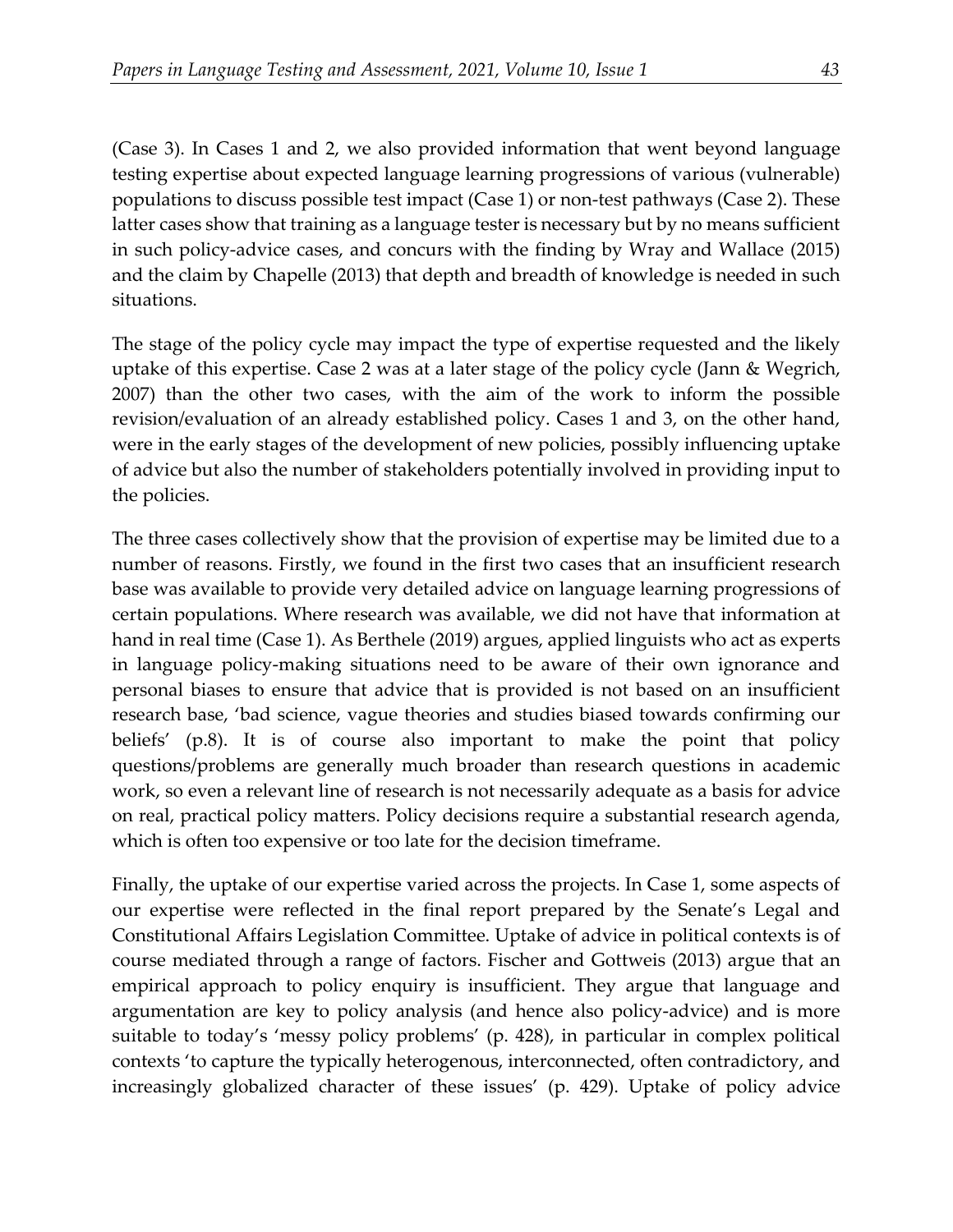requires 'understanding of human behaviour as culturally influenced, communicatively developed, emotionally grounded and socially or politically motivated' (p. 429) (see also Kim et al., 2018). In Case 2, it is yet unclear whether any of our advice was taken up, but the proposed changes that have recently been put out for consultation indicate that the majority of our recommendations were not taken forward, for whatever reason this may be. And in the third case, university admissions testing, our advice was also rejected in favour of practice from another university. In Cases 2 and 3, our academic recommendations were rejected because the policy-makers were more influenced by the policies of other universities in relation to cut-scores than by our recommendations, a situation that Furedi (2011) and Deygers and Malone (2019) likened to policy-shopping. From these examples, it can be seen that there are clear limits to what expert policy advice can achieve, a fact also noted by Lo Bianco (2019).

Taken together, all these three cases provide an insight into the complexities of providing expert advice and the limited influence we, as language testers, may have on policy outcomes. Elder (this issue) calls for more 'policy-responsible' language testers and testing practices. The three case studies presented in this paper illustrate the limited influence language testers may have on the outcome of policy-formation and/or revision if their role is to provide advice, rather than being involved in a fully funded project, such as the cases described in Elder's paper. Even the opportunity of being invited into the policy context to provide advice is neither easy nor straight-forward, and when provided with the opportunity, language testers are often just one voice among many. Advice may easily be disregarded in favour of other advice, or policies used by other, similar, agencies or organisations, as we have seen above.

The study has implications for the training of language testers. There are a number of different possibilities of improving the training that is currently offered, to prepare young language testers better for situations in which they are asked to provide expert advice. I have created the following list of ideas:

- The creation of a repository of case studies of similar work to that described in the three cases above, and that this is made accessible to young language testers; comments on the limitations encountered may also trigger new research projects in the future. Note that the International Language Testing Association (ILTA) recently created the ILTA Advocacy/Public Engagement Award with the intention of recognising and providing models for policy intervention or advocacy that others could follow.
- Where possible, experienced language testers could invite younger colleagues and students to be part of larger project teams that provide policy-advice, either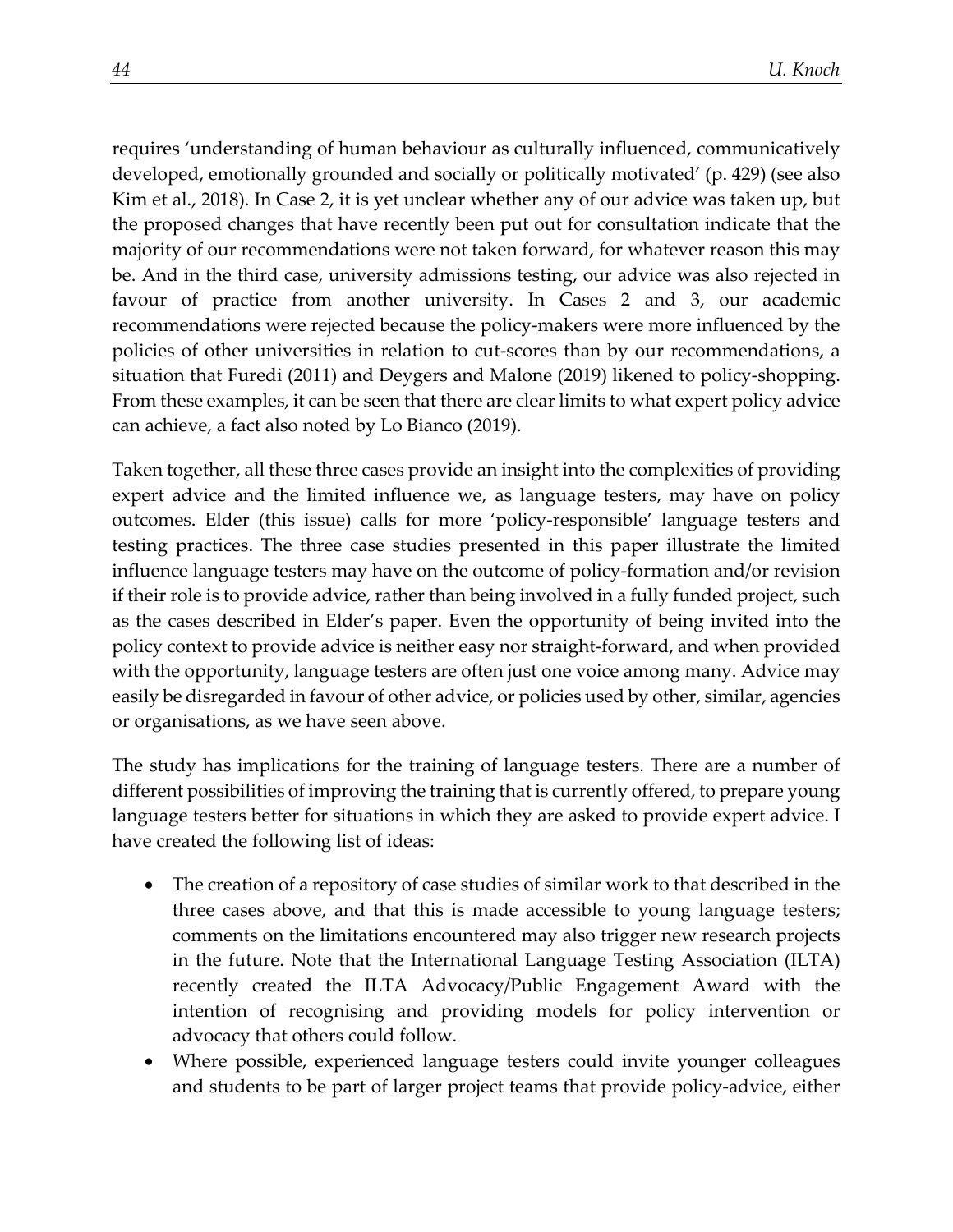in a shadowing capacity or more directly associated with the work that is required.

- Roundtable discussions at conferences could be convened to gather a group of experienced language testers to share similar policy-advice situations and evaluate these along similar lines to those in this article.
- The training of language testers should include a range of scenarios that are modelled on real-life situations and that require groups of students to discuss what they would do if they were invited into the policy-making context. Such scenario-based teaching, or problem-driven enquiry would lend itself well to discussions around how to become more policy-responsible language testers.
- Training of language testers should prepare graduates for the fact that advice may not always be heeded due to factors beyond their control. Language testers need to understand that being professional involves the provision of the best possible service within the limits of one's role (see also final annotation bullet-point in ILTA Code of Ethics above).
- Training of language testers may also focus on how to position oneself to give advice, given that there may be missed opportunities to contribute when policy windows briefly open for such possibilities.

The list above is likely to be incomplete and presents just some ideas among many possible others. What most of these items have in common is that they attempt to improve the policy literacy of language testers and applied linguists (Deygers et al., 2021; Pill & Harding, 2013).

# **Conclusion**

By drawing on three recent policy-advice cases, I have attempted to delve into the issues associated with providing expert advice in more detail. I chose to focus on four aspects in each case, but I could have chosen others, such as the time available to provide the advice, how much room there was for negotiation around the advice that was required, or what form our advice took (detailed report, verbal response, etc). The discussion shows that the reach of our advice was not always easy to establish and may in most cases have been limited. A better understanding of why advice was not taken up and why the impact of this work may have been limited in certain cases is an area that needs to be further explored and would help the field to progress in terms of policy literacy and policy impact. The reasons for limited impact in certain contexts may vary due to practical concerns, political compromises, voices of more powerful lobby groups, budget, impact on public opinion, or other competing policies making changes difficult. I have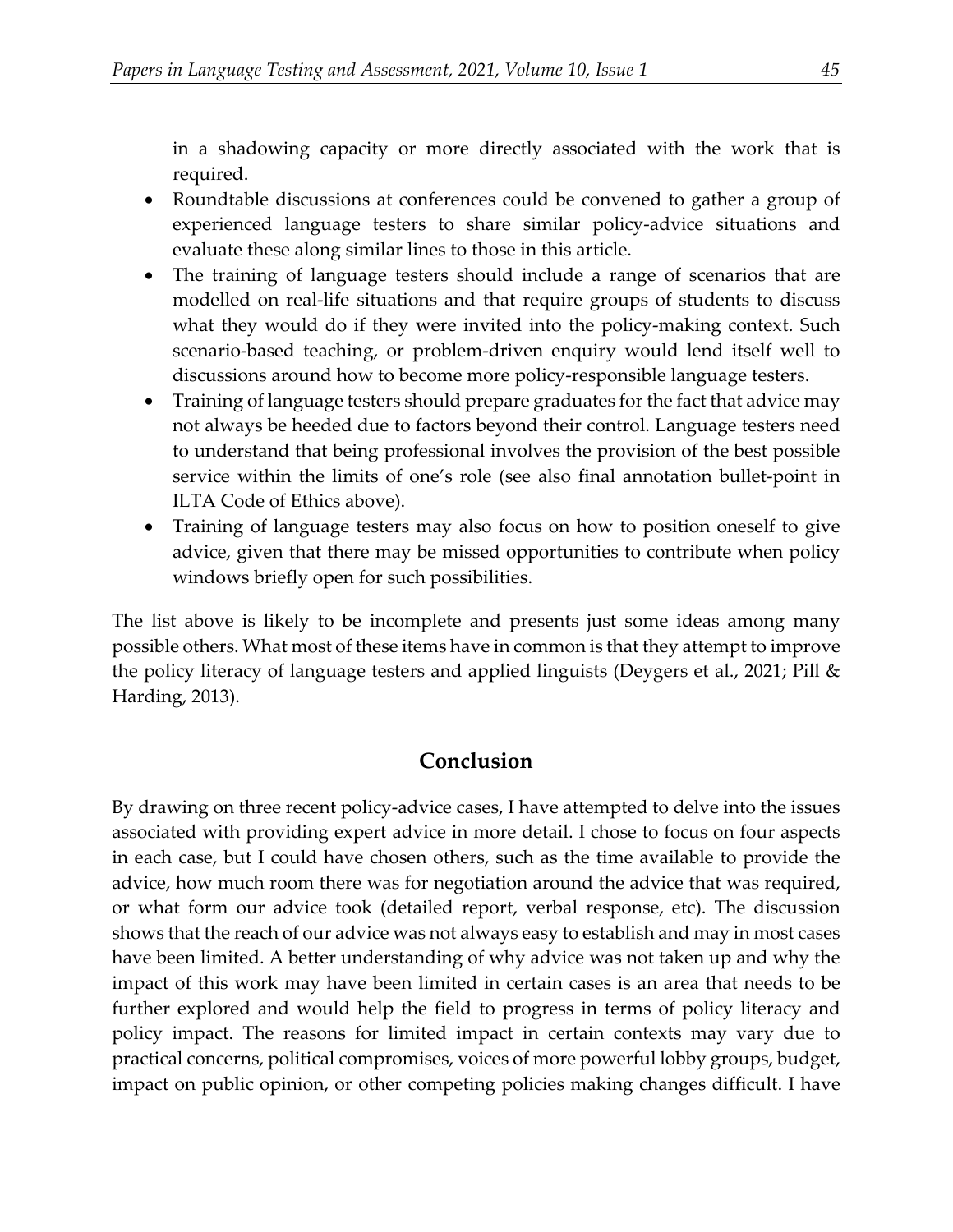argued in this paper that young language testers often have limited opportunities for training for such situations, and that further work in this area should be done to prepare graduates better for the situations they may encounter in the future, and for the limited impact their work may have.

#### **References**

- Bacchi, C. (2009) Anaysing policy: What's the problem represented to be? Sydney: Pearson Education.
- Berthele, R. (2019). Policy recommendations for language learning: Linguists' contributions between scholarly debates and pseudoscience. *Journal of the European Second Language Association, 3*(1), 1-11. https://doi.org/10.22599/jesla.50
- Brown J. D., Bailey, K. M. (2008). Language testing courses: What are they in 2007? *Language Testing 25*(3):349-383. https://doi.org/10.1177/0265532208090157
- Chapelle, C. (2013). Introduction. In C. Chapelle (Ed.), *The encyclopedia of applied linguistics*. Wiley-Blackwell.
- Deygers, B., Bigelow, M., Lo Bianco, J., Nadarajan, D., & Tani, M. (2021, online first). Low Print Literacy and Its Representation in Research and Policy. *Language Assessment Quarterly*. https://doi.org/10.1080/15434303.2021.1903471
- Deygers, B., & Malone, M. (2019). Language assessment literacy in university admission policies, or the dialogue that isn't. *Language Testing, 36*(6), 347-368. https://doi.org/10.1177/0265532219826390
- Elder, C., Knoch, U., & Harradine, O. (2019). Language requirements for Australian citizenship: Insights from a senate enquiry. In C. Roever & G. Wigglesworth (Eds.), *Social perspectives on language testing*. Peter Lang.
- Fischer, F., & Gottweis, H. (2013). The argumentative turn in public policy revisited: Twenty years later. *Critical Policy Studies, 7*(4), 425-433. https://doi.org/10.1080/19460171.2013.851164
- Furedi, F. (2011). Introduction. In B. Molesworth, R. Scullion & E. Nixon (Eds.), *The marketization of higher education and the student as consumer*. Routledge.
- Gan, Z., Stapleton, P., & Yang, C. C. R. (2015). What happens to students' English after one year of English-medium course study at university? *Applied Language Learning, 25*(1&2), 71-91.
- Grabe, W. (2010). Applied Linguistics: A twenty-first-century discipline. In R. B. Kaplan (Ed.), *The Oxford Handbook of Applied Linguistics* (2nd ed.). Oxford University Press.
- Humphreys, P., Haugh, M., Fenton-Smith, B., Lobo, A., Michael, R., & Walkinshaw, I. (2012). *Tracking international students' English proficiency over the first semester of*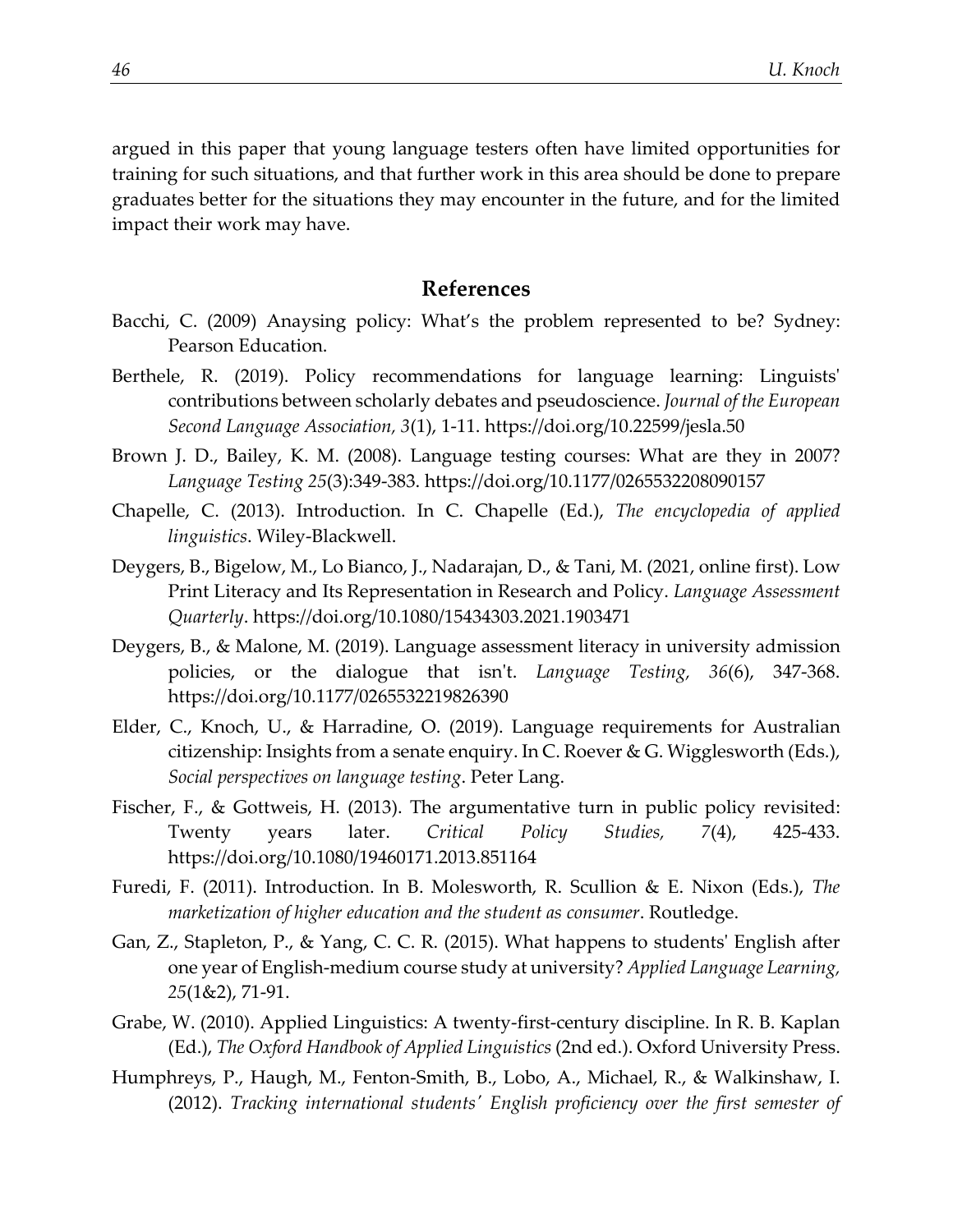*undergraduate study. IELTS Research Reports Online Series 2012/1*. IELTS Australia Pty Limited, Canberra.

- Inbar-Lourie, O. (2008). Constructing a language assessment knowledge base: a focus on language assessment courses. *Language Testing, 25*(3), 385-402. https://doi.org/10.1177/0265532208090158
- International Language Testing Association. (2000; 2018). *Code of Ethics*: International Language Testing Association.
- Jann, W., & Wegrich, K. (2007). Theories of the policy cycle. In F. Fischer, G. J. Miller & M. S. Sidney (Eds.), *Public Policy Analysis: Theory, politics and methos*. Boca Raton, London, New York: CRC Press Taylor and Francis Group. https://doi.org/10.1201/9781420017007.pt2
- Jin Y. (2010). The place of language testing and assessment in the professional preparation of foreign language teachers in China. *Language Testing 27*(4):555-584. https://doi.org/10.1177/0265532209351431
- Kim, C., Wilcher, R., Petruney, T., Krueger, K., Wynne, L., & Zan, T. (2018). A research utilisation framework for informing global health and development policies and programmes. *Health Research Policy and Systems, 16*(1), 9. https://doi.org/10.1186/s12961-018-0284-2
- Knoch, U., McNamara, T., & Elder, C. (2017). *Submission to the Senate enquiry on the Australian Citizenship Legislation Amendment (Strengthening the requirement for Australian citizenship and other measures) Bill 2017*. Language Testing Research Centre: University of Melbourne.
- Knoch, U., Rouhshad, A., Oon, S. P., & Storch, N. (2015). What happens to ESL students' writing after three years of study at an English medium university? *Journal of Second Language Writing, 28*, 39-52. https://doi.org/10.1016/j.jslw.2015.02.005
- Knoch, U., Rouhshad, A., & Storch, N. (2014). Does the writing of undergraduate ESL students develop after one year of study in an English-medium university? *Assessing Writing, 21*(1), 1-17. https://doi.org/10.1016/j.asw.2014.01.001
- Kremmel, B., & Harding, L. (2020). Towards a comprehensive, empirical model of language assessment literacy across stakeholder groups: developing the language assessment literacy survey. *Language Assessment Quarterly, 17*(1), 100-120. https://doi.org/10.1080/15434303.2019.1674855
- Lo Bianco, J. (2019). Talking to the pollies: Academic researchers and public officials. In C. Roever & G. Wigglesworth (Eds.), *Social perspectives on language testing*. Peter Lang.